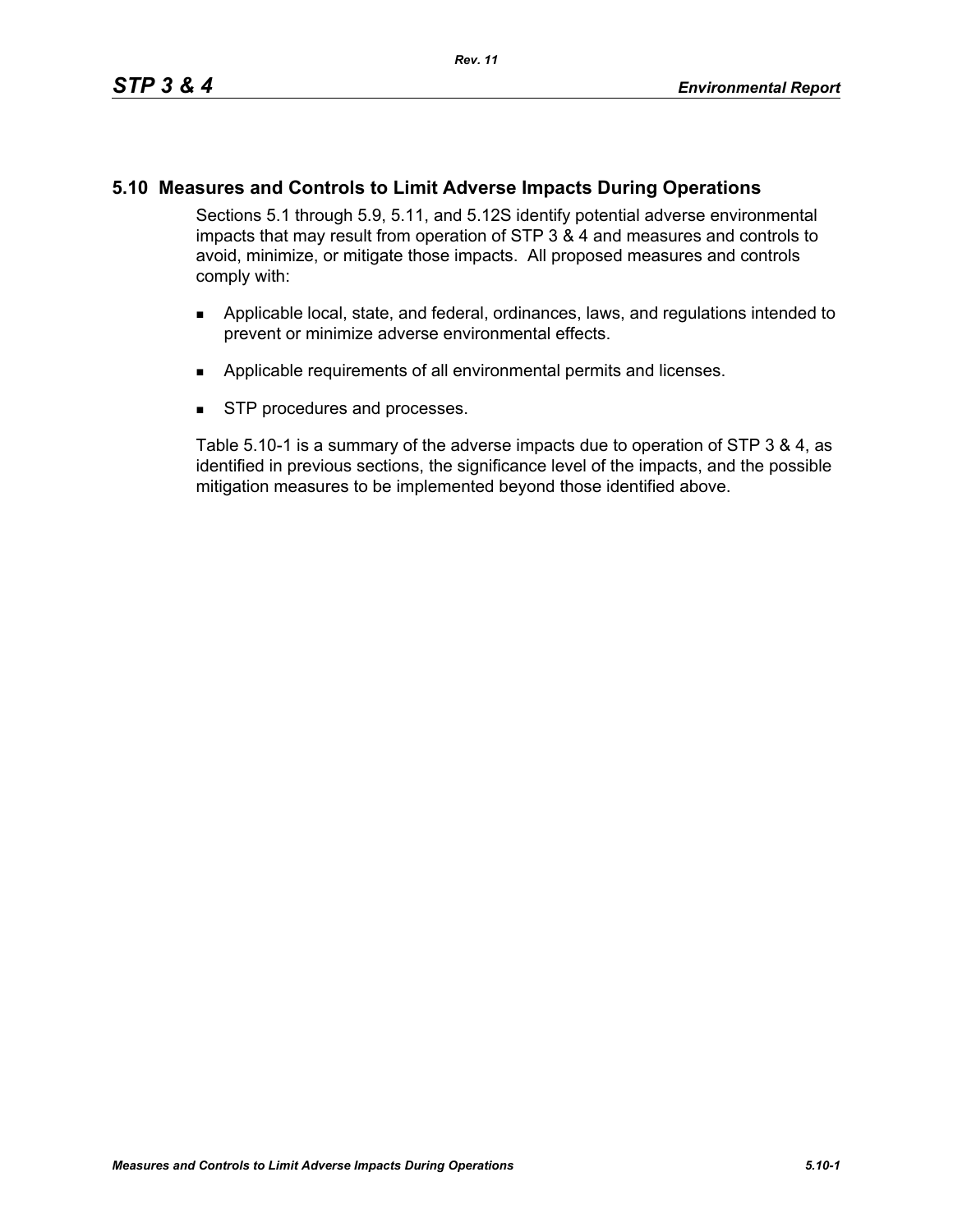| Impact                                                                      | <b>Description of Potential Impact</b>                                                                                                                                                                                        | <b>Potential</b><br>Impact<br><b>Significance</b><br>[1] | <b>Planned Control Program</b>                                                                                                                                                                                                                                                                                                                                                                                                                                                                                                                                               |
|-----------------------------------------------------------------------------|-------------------------------------------------------------------------------------------------------------------------------------------------------------------------------------------------------------------------------|----------------------------------------------------------|------------------------------------------------------------------------------------------------------------------------------------------------------------------------------------------------------------------------------------------------------------------------------------------------------------------------------------------------------------------------------------------------------------------------------------------------------------------------------------------------------------------------------------------------------------------------------|
| 5.1 Land-Use Impacts                                                        |                                                                                                                                                                                                                               |                                                          |                                                                                                                                                                                                                                                                                                                                                                                                                                                                                                                                                                              |
| 5.1.1 The Site<br>and Vicinity                                              | Approximately 90 acres of land will be<br>permanently dedicated to the plant until<br>decommissioning. [2]                                                                                                                    | $\mathsf S$                                              | There are no practical measures of mitigation for this impact.                                                                                                                                                                                                                                                                                                                                                                                                                                                                                                               |
|                                                                             | Salt deposition affects to vegetation potentially<br>impacting land use in the surrounding area.                                                                                                                              | $\mathsf{S}$                                             | Salt deposition in the immediate vicinity of the cooling tower, out<br>to 660 feet from the centerline of the cooling towers, is predicted<br>to have a maximum of 160 pounds per acre per month during the<br>Summer season. Salt deposition in all areas greater than 1600<br>feet from the centerline of both the cooling towers will be below<br>8.9 pounds per acre per month, which is the NUREG-1555<br>threshold for leaf damage. Cooling tower and heat dissipation<br>system will be monitored for operate under rules and regulations<br>governing these systems. |
|                                                                             | Offsite land use impacts attributed to operations<br>workforce population growth. Increase in<br>development for commercial and residential<br>purposes. [2]                                                                  | $S-M$                                                    | Maintain communication with local and regional government to<br>disseminate project information so they have the opportunity to<br>plan accordingly.                                                                                                                                                                                                                                                                                                                                                                                                                         |
|                                                                             | Operation of new units would result in an<br>increase in the total volume of solid waste<br>generated at the STP site. [2]                                                                                                    | $\mathsf{S}$                                             | All federal, Texas, and local requirements and standards would<br>be met regarding handling, transportation, and offsite land<br>disposal of the solid waste at licensed facilities. STPNOC has<br>recycling and waste minimization programs currently in place.                                                                                                                                                                                                                                                                                                             |
| 5.1.2<br><b>Transmission</b><br><b>Corridors and</b><br><b>Offsite Area</b> | Impacts to offsite land from disposal of<br>radiological (low and high level) and non-<br>radiological wastes that would be generated at<br>STP 3 & 4. The wastes would be disposed of in<br>offsite disposal facilities. [2] | S                                                        | Disposal area(s) for non-radiological and low level radiological<br>waste would be a permitted waste disposal facility with a land use<br>designated for such activities. For high level wastes. Disposal<br>area would be operated under appropriate regulations and<br>guidelines until such time an NRC-licensed high-level waste<br>disposal facility is constructed. At that time, the storage area<br>could be restored for other uses.                                                                                                                                |

Measures and Controls to Limit Adverse Impacts During Operations

*STP 3 & 4*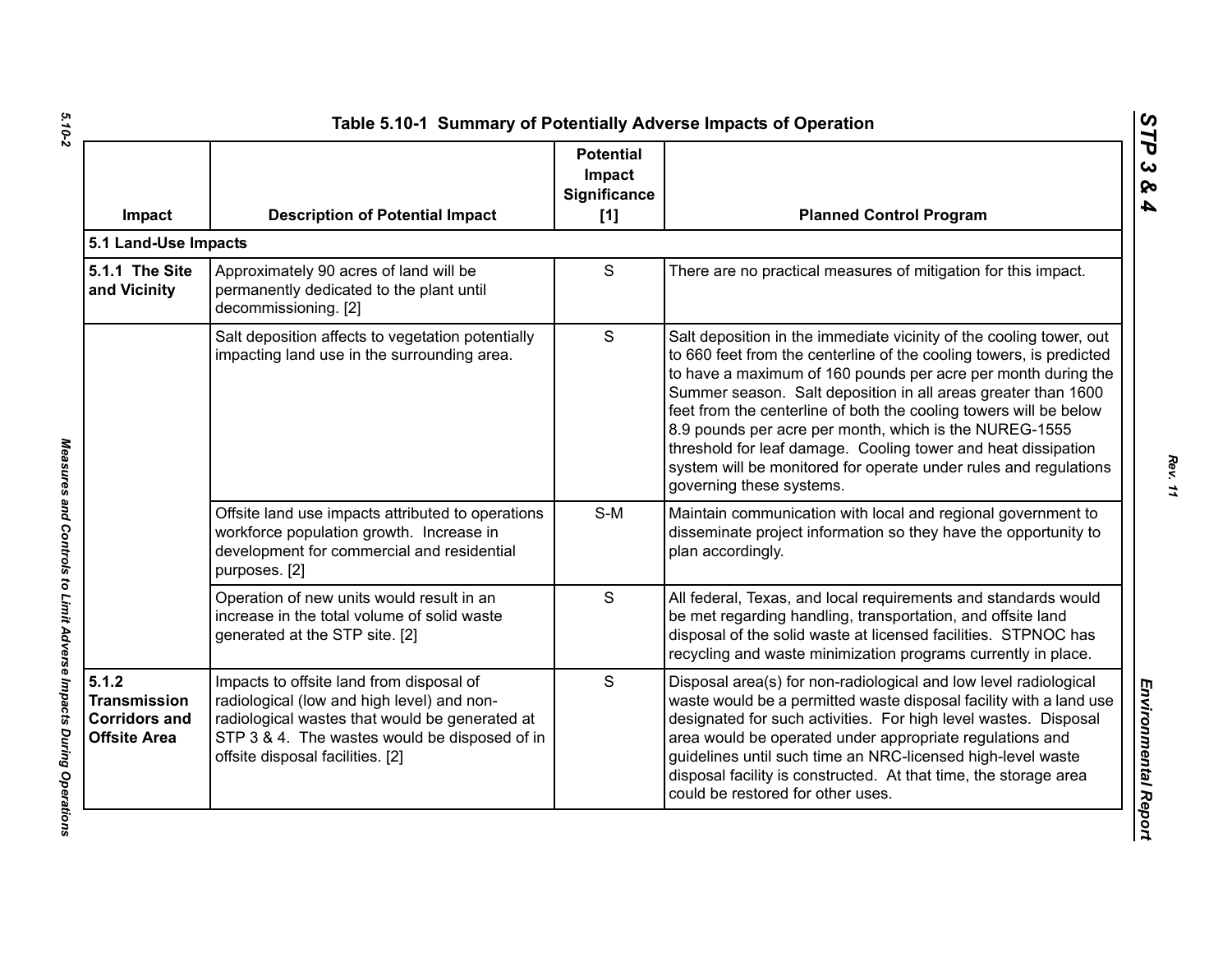| Impact                                                                               | <b>Description of Potential Impact</b>                                                                                                                                                                                                                                                                                                                                                                                                                       | <b>Potential</b><br>Impact<br>Significance<br>[1] | <b>Planned Control Program</b>                                                                                                                                                                                                                                                                                                                                                                                                                                                                                                       |
|--------------------------------------------------------------------------------------|--------------------------------------------------------------------------------------------------------------------------------------------------------------------------------------------------------------------------------------------------------------------------------------------------------------------------------------------------------------------------------------------------------------------------------------------------------------|---------------------------------------------------|--------------------------------------------------------------------------------------------------------------------------------------------------------------------------------------------------------------------------------------------------------------------------------------------------------------------------------------------------------------------------------------------------------------------------------------------------------------------------------------------------------------------------------------|
| 5.1.3 Historic<br><b>Properties</b>                                                  | Potential impacts to historic resources due to<br>operation of project.                                                                                                                                                                                                                                                                                                                                                                                      | <b>NA</b>                                         | Texas Historical Commission concurs that ongoing operations<br>and maintenance activities of STP 1 & 2 would have no effect on<br>historic properties. Since no additional corridors are required for<br>STP 3 & 4, there should also be no effect on historic properties.                                                                                                                                                                                                                                                           |
| 5.2 Water-Related Impacts                                                            |                                                                                                                                                                                                                                                                                                                                                                                                                                                              |                                                   |                                                                                                                                                                                                                                                                                                                                                                                                                                                                                                                                      |
| 5.2.1<br>Hydrologic<br><b>Alterations and</b><br><b>Plant Water</b><br><b>Supply</b> | Potential hydrologic impacts from the withdrawal<br>from the Chicot Aquifer. Makeup water for the<br>ultimate heat sink (mechanical draft cooling<br>towers) would be pumped from five existing and<br>at least one additional groundwater well. [2]                                                                                                                                                                                                         | S                                                 | Total site groundwater demand remains below the site<br>groundwater permit limit. The MCR and Colorado River are<br>alternative water sources if required. Additional well(s) would be<br>permitted under applicable CPGCD and TCEQ requirements, and<br>would not involve a request for an increase in the permit limit.<br>Withdrawal groundwater from the deep confined Chicot aquifer,<br>limiting impacts to those local wells in the deep aquifer.<br>Conduct groundwater monitoring as required by groundwater use<br>permit. |
| 5.2.2 Water-Use<br>Impacts                                                           | Potential hydrologic impacts to the Colorado<br>River from pumping of water to the MCR. Water<br>would be withdrawn from the Colorado River and<br>added to the MCR to replace water lost to<br>evaporation, seepage, blowdown from the MCR,<br>and as needed as the result of maximum<br>operating conditions at the rate of 22,799 gpm<br>during normal operations and 47,489 gpm during<br>maximum operations, as contained in the current<br>permit. [2] | S                                                 | No mitigation would be required.                                                                                                                                                                                                                                                                                                                                                                                                                                                                                                     |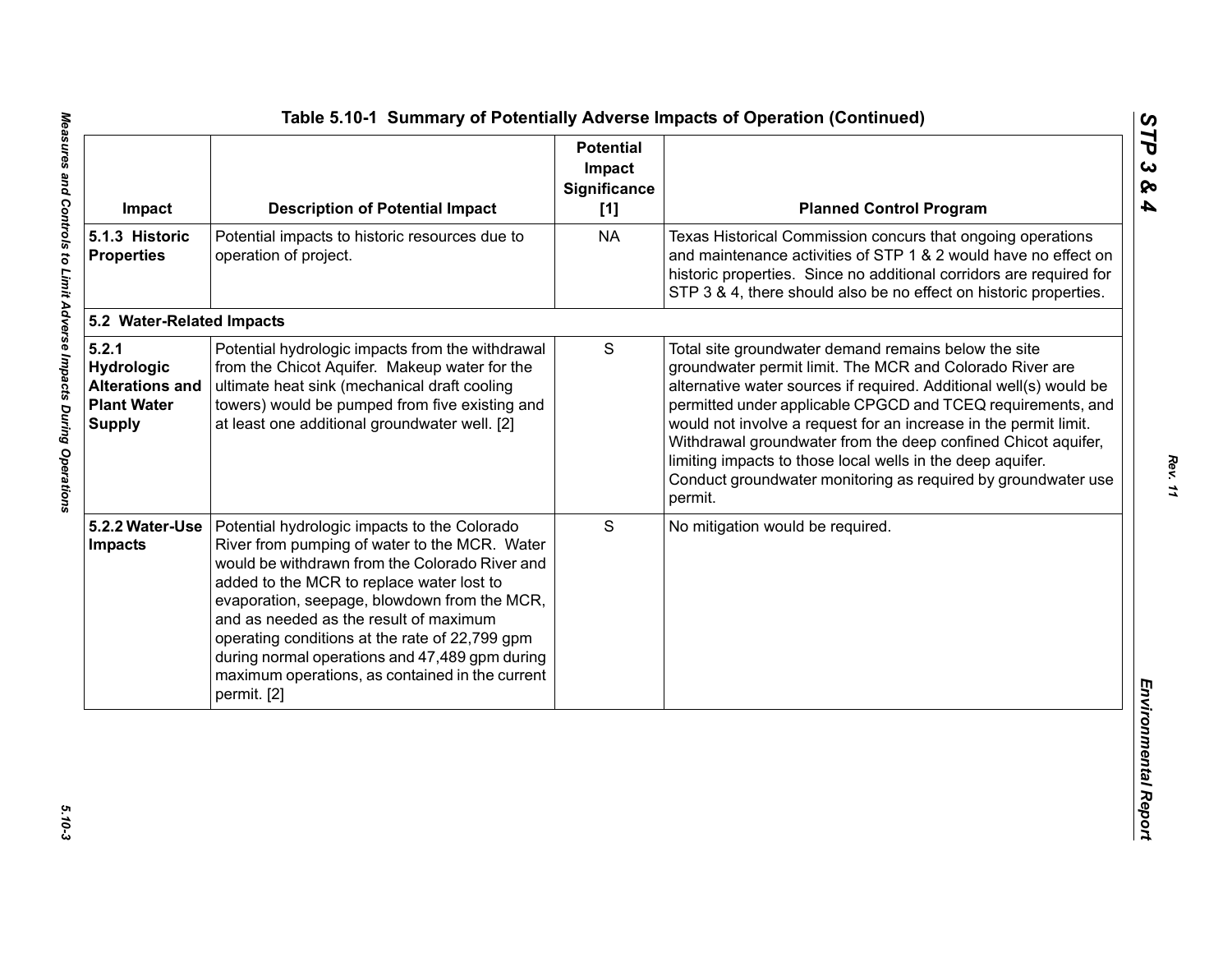| Impact                                     | <b>Description of Potential Impact</b>                                                                                                                                                                                                                                                                                                                                                             | <b>Potential</b><br>Impact<br>Significance<br>$[1]$ | <b>Planned Control Program</b>                                                                                                                                                                                                                                                                                                                                                                                                                                                                                                                                         |
|--------------------------------------------|----------------------------------------------------------------------------------------------------------------------------------------------------------------------------------------------------------------------------------------------------------------------------------------------------------------------------------------------------------------------------------------------------|-----------------------------------------------------|------------------------------------------------------------------------------------------------------------------------------------------------------------------------------------------------------------------------------------------------------------------------------------------------------------------------------------------------------------------------------------------------------------------------------------------------------------------------------------------------------------------------------------------------------------------------|
| 5.2.3 Water<br><b>Quality Impacts</b>      | Potential water quality impacts to the Colorado<br>River from discharges from the MCR, which<br>would receive and dilute all STP 3 & 4 water and<br>wastewater discharges. Discharges to the<br>Colorado River are anticipated to be needed<br>when water quality deteriorates in the MCR.<br>Discharge limits would be established by the<br>Texas Commission on Environmental Quality<br>(TCEQ). | S                                                   | Obtain Texas Pollution Discharge Elimination System (TPDES)<br>permit and comply with its discharge limits and monitoring<br>requirements.                                                                                                                                                                                                                                                                                                                                                                                                                             |
| 5.3 Cooling System Impact                  |                                                                                                                                                                                                                                                                                                                                                                                                    |                                                     |                                                                                                                                                                                                                                                                                                                                                                                                                                                                                                                                                                        |
| 5.3.1 Intake<br><b>System</b>              | Entrainment, impingement and entrapment of<br>aquatic organisms at the power plant water<br>intake structure. [2]                                                                                                                                                                                                                                                                                  | S                                                   | Intake structure is designed with the "Best Available Technology."<br>The MCR is a closed cycle cooling system that minimizes<br>withdrawal of river water. Impingement, entrainment and<br>entrapment were minimized by other design features: (1) the<br>intake was oriented in such a way as to reduce attractant flows,<br>(2) the approach velocity at the traveling screens was designed to<br>be 0.5 fps or less, and (3) the RMPF was equipped with a fish<br>"handling and bypass" system. This is a pre-existing system, so<br>no mitigation is anticipated. |
| 5.3.2<br><b>Discharge</b><br><b>System</b> | The addition of STP 3 & 4 is expected to<br>increase the frequency of blowdown from the<br>MCR to the Colorado River. [2]                                                                                                                                                                                                                                                                          | S                                                   | Obtain TPDES permit and comply with its discharge limits and<br>monitoring requirements. The MCR would be operated such that<br>discharges would not be made when the river flow is less than<br>800 cubic feet per second (cfs) and the volume would not exceed<br>12.5% of river flow, allowing a dilution of the already diluted STP<br>3 & 4 cooling system effluent of at least 8.                                                                                                                                                                                |

*STP 3 & 4*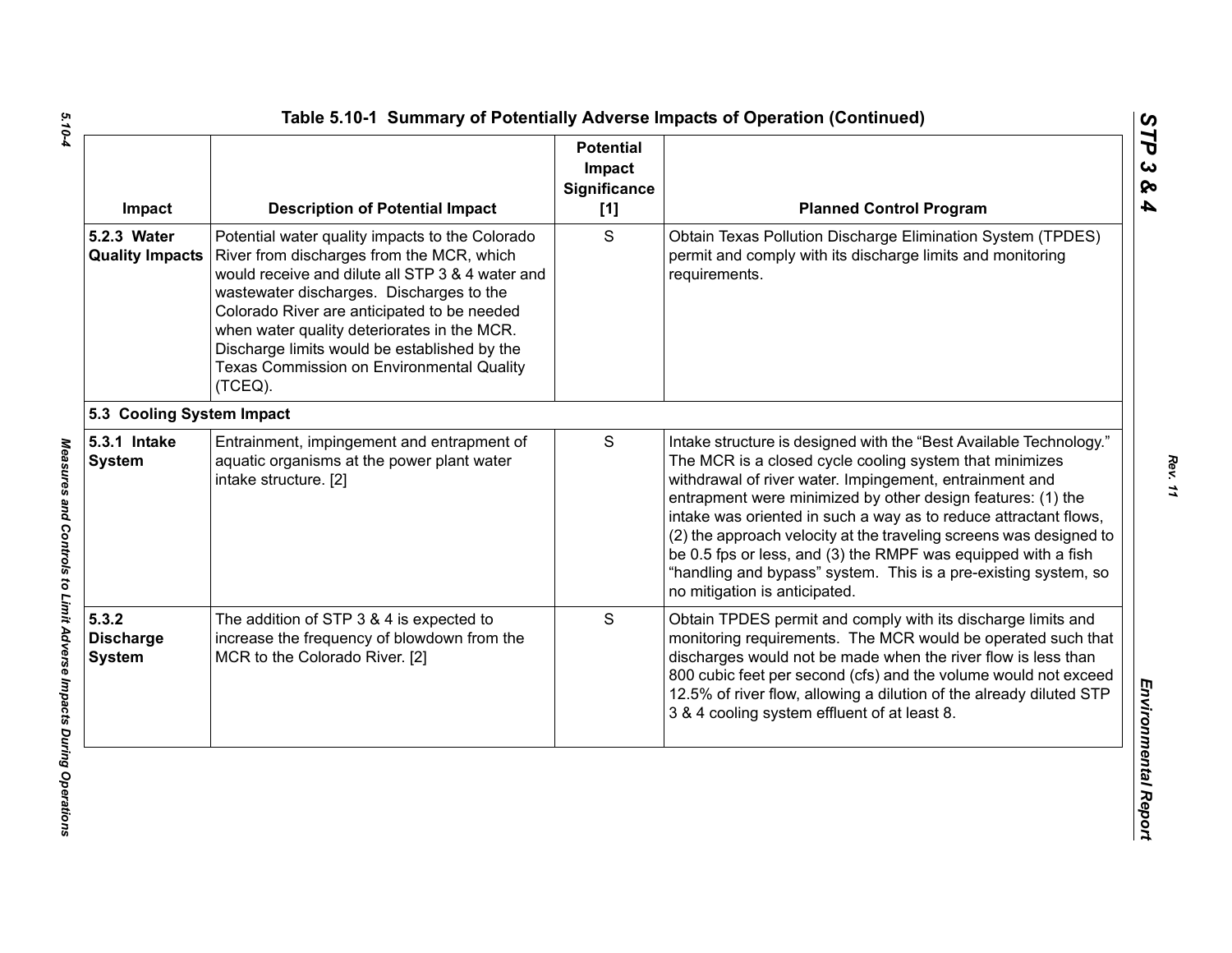| Impact                                                            | <b>Description of Potential Impact</b>                                                                                                                                                                                                                                                             | <b>Potential</b><br>Impact<br>Significance<br>[1] | <b>Planned Control Program</b>                                                                                                                                                                                                                                                                                                                                                                                   |
|-------------------------------------------------------------------|----------------------------------------------------------------------------------------------------------------------------------------------------------------------------------------------------------------------------------------------------------------------------------------------------|---------------------------------------------------|------------------------------------------------------------------------------------------------------------------------------------------------------------------------------------------------------------------------------------------------------------------------------------------------------------------------------------------------------------------------------------------------------------------|
|                                                                   | Non-radioactive wastewater discharges will<br>increase as a result of the operation of the new<br>units' operation, such as additional cooling water<br>system blowdown, permitted wastewater from<br>the new units' auxiliary system, and storm water<br>runoff from new impervious surfaces. [2] | S                                                 | Discharges would be in accordance with applicable TCEQ water<br>quality standards. STPNOC will revise the existing Storm Water<br>Pollution Prevention Plan (SWPPP). The impacts due to the new<br>impervious surfaces will be negligible due to Best Management<br>Practices.                                                                                                                                   |
|                                                                   | Impacts to the Colorado River riverbed due to<br>discharge from the MCR.                                                                                                                                                                                                                           | S                                                 | Discharges would be diffused to limit scouring to immediate area<br>of the discharge point.                                                                                                                                                                                                                                                                                                                      |
| 5.3.3 Heat-Discharge System                                       |                                                                                                                                                                                                                                                                                                    |                                                   |                                                                                                                                                                                                                                                                                                                                                                                                                  |
| 5.3.3.1 Heat<br><b>Dissipation to</b><br>the<br><b>Atmosphere</b> | Potential visual impacts from cooling tower<br>plumes.                                                                                                                                                                                                                                             | S                                                 | Operation of the STP 3 & 4 cooling towers would result in plumes<br>that would occur in each direction of the compass and would be<br>spread over a wide area, reducing the time that the plume would<br>be visible from any particular location. The average plume<br>lengths would be short and would not be long enough to reach<br>the site boundary in most directions. No mitigation would be<br>required. |
|                                                                   | Potential impacts to agriculture and vegetation in<br>the area due to atmospheric effects from<br>operations of the STP 3 & 4 cooling towers.                                                                                                                                                      | S                                                 | Operation of the cooling towers could lead to minor shadowing,<br>very small increase in precipitation, increases in ground-level<br>humidity in the immediate vicinity, and salt deposition that is a<br>fraction of the level needed to have visible effects on vegetation<br>outside the site boundaries (greater than 1600-feet). No<br>mitigation would be required.                                        |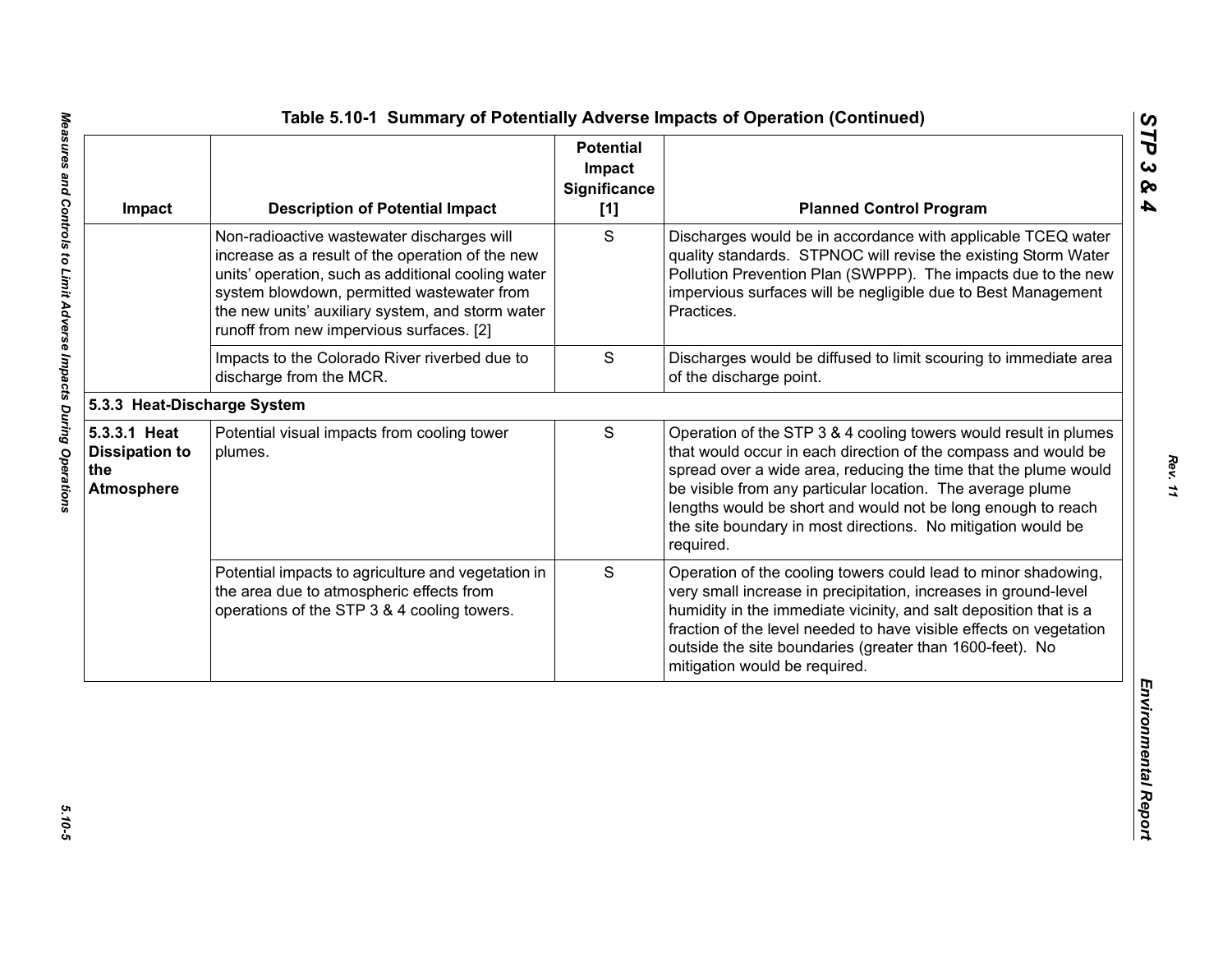| Impact                                             | <b>Description of Potential Impact</b>                                                                                                                                                                                                                                                           | <b>Potential</b><br>Impact<br><b>Significance</b><br>[1] | <b>Planned Control Program</b>                                                                                                                                                                                        |
|----------------------------------------------------|--------------------------------------------------------------------------------------------------------------------------------------------------------------------------------------------------------------------------------------------------------------------------------------------------|----------------------------------------------------------|-----------------------------------------------------------------------------------------------------------------------------------------------------------------------------------------------------------------------|
| 5.3.3.2<br><b>Terrestrial</b><br><b>Ecosystems</b> | Potential stressing of vegetation within the site<br>boundary from salt deposition resulting from the<br>operation of the STP 3 & 4 cooling towers.<br>Vegetation stress could result either directly by<br>deposition of salts onto foliage or indirectly from<br>accumulation in the soil. [2] | S                                                        | Salt deposition from mechanical cooling tower operation would be<br>a fraction of the level that leads to leaf damage outside of a 1600-<br>feet radius from the cooling towers. Mitigation would not be<br>required. |
|                                                    | Inclusion of STP 3 & 4 in the existing cooling<br>reservoir system will lead to an increase in<br>operating water level, potentially impacting<br>existing shoreline vegetation and terrestrial biota<br>using the reservoir. [2]                                                                | S                                                        | Prey species will eventually recolonize along the new shoreline.<br>There are other foraging areas in the vicinity until recolonization.<br>Further mitigation would not be required.                                 |
|                                                    | Potential impacts to wildlife from noise from the<br>STP 3 & 4 cooling towers.                                                                                                                                                                                                                   | S                                                        | Noise from cooling towers singly and cumulatively would be less<br>than the level that startles birds or small mammals beyond the<br>immediate vicinity of the towers. No mitigation would be required.               |
|                                                    | Potential impact to avian populations from<br>collisions of individuals with cooling towers. [2]                                                                                                                                                                                                 | S                                                        | Cooling towers of a low height would be used. Low height would<br>cause negligible mortality in birds.                                                                                                                |
| 5.3.4 Impacts<br>to Members of<br>the Public       | Potential impact to members of the public from<br>noise emitted by STP 3 & 4 cooling towers.                                                                                                                                                                                                     | S                                                        | Noise levels 400 feet from the cooling towers are estimated to be<br>less than <60-65 dBA, a level characterized by NRC in NUREG-<br>1555 as of small significance. No mitigation would be required.                  |
|                                                    | Potential health impact to members of the public<br>from contact with human disease-causing<br>thermophilic microorganisms in the MCR.                                                                                                                                                           | S                                                        | No mitigation would be required since access to the MCR is<br>restricted and design and operation of the MCR does not promote<br>an average temperature that is optimal for thermophilic<br>microorganisms.           |
|                                                    | 5.4 Radiological Impacts of Normal Operation                                                                                                                                                                                                                                                     |                                                          |                                                                                                                                                                                                                       |
| <b>Pathways</b>                                    | 5.4.1 Exposure   Potential impacts to environment due to small<br>discharges of radioactive liquids and gases. [2]                                                                                                                                                                               | S                                                        | Monitor radiological releases as required by radiological<br>monitoring program.                                                                                                                                      |

Measures and Controls to Limit Adverse Impacts During Operations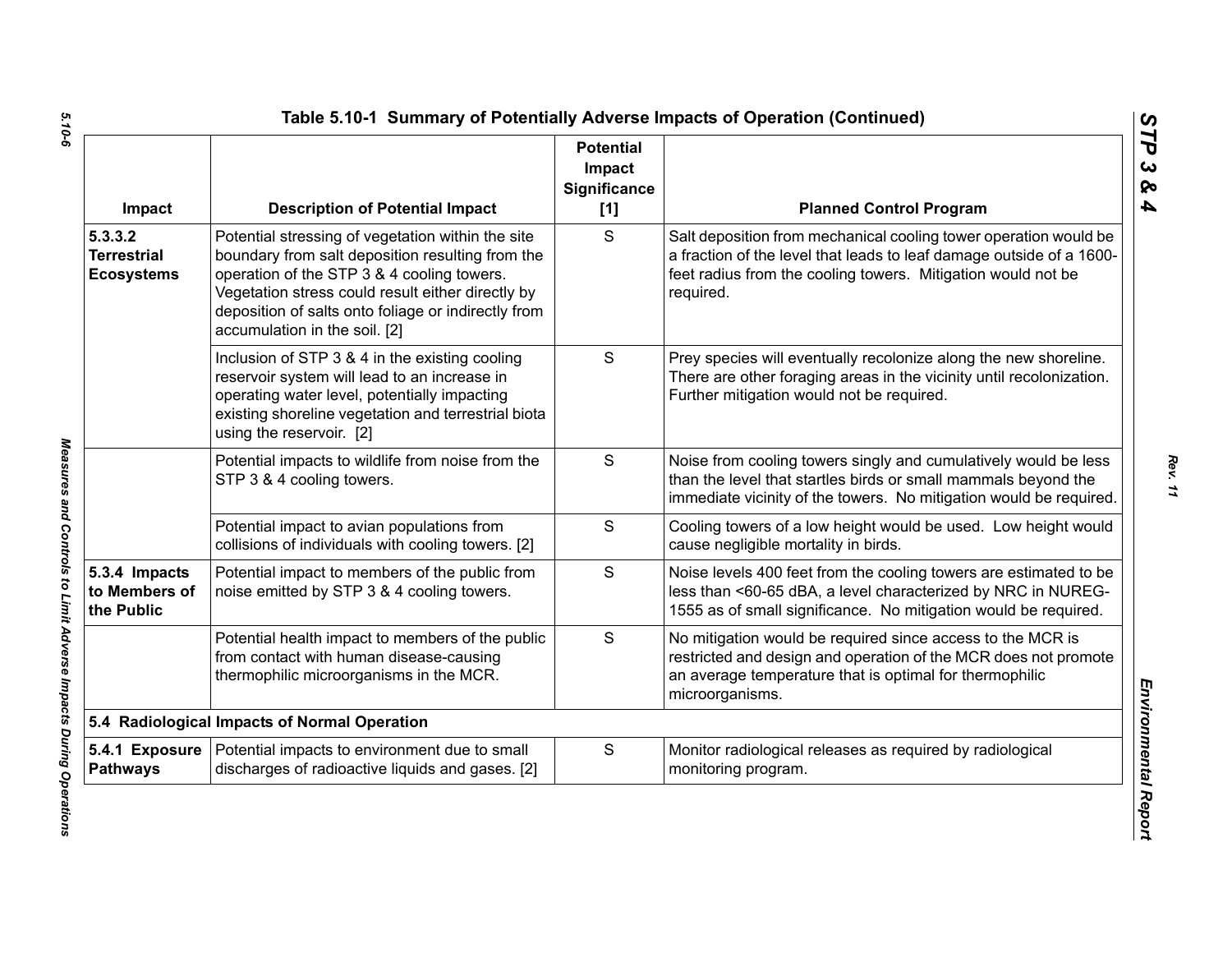| Impact                                                                | <b>Description of Potential Impact</b>                                                                                                                                                                                                                                                                                           | <b>Potential</b><br>Impact<br>Significance<br>[1] | <b>Planned Control Program</b>                                                                                                                                                                                                                                                                                                                                                                                                                                                                                          |
|-----------------------------------------------------------------------|----------------------------------------------------------------------------------------------------------------------------------------------------------------------------------------------------------------------------------------------------------------------------------------------------------------------------------|---------------------------------------------------|-------------------------------------------------------------------------------------------------------------------------------------------------------------------------------------------------------------------------------------------------------------------------------------------------------------------------------------------------------------------------------------------------------------------------------------------------------------------------------------------------------------------------|
| 5.4.2 Radiation<br>Doses to<br><b>Members of the</b><br><b>Public</b> | Potential impacts to the public within 50 miles of<br>the plant.                                                                                                                                                                                                                                                                 | S                                                 | Potential liquid pathway doses would be 2.93E-4 millirem per<br>year per unit for total body for the maximally exposed individual<br>and 0.0017 person-rem per year (2 units) for collective total body<br>doses to the public within 50 miles. Potential gaseous pathway<br>doses would be 0.4 millirem per year for total body for the<br>maximally exposed individual and 0.50 person-rem per year for<br>the collective total body Monitor radiological releases as required<br>by radiological monitoring program. |
| 5.4.3 Impacts<br>to Members of<br>the Public                          | Potential health impacts to members of the<br>public from exposure to radiological releases.<br>Modeling using the design and operational<br>parameters of STP 3 & 4 results in estimated<br>doses to the public that are within the design<br>objectives of 10 CFR 50 Appendix I and within<br>regulatory limits of 40 CFR 190. | S                                                 | Monitor radiological releases as required by radiological<br>monitoring program.                                                                                                                                                                                                                                                                                                                                                                                                                                        |
| 5.4.4 Impacts<br>to Biota Other<br>than Members<br>of the Public      | Potential impacts to terrestrial and aquatic<br>ecosystems from chronic radiation exposure<br>(much less than 100 mrad/day) caused by the<br>small discharges of radioactive liquids and gases<br>from the operation of STP 3 & 4.                                                                                               | S                                                 | Monitor radiological releases as required by radiological<br>monitoring program.                                                                                                                                                                                                                                                                                                                                                                                                                                        |
| 5.4.5<br>Occupational<br>Radiation<br><b>Doses</b>                    | Potential health impacts to workers from<br>radiation exposure of an annual maximum of<br>dose of 98.9 person-rem per unit.                                                                                                                                                                                                      | S                                                 | Monitor radiological releases as required by radiological<br>monitoring program.                                                                                                                                                                                                                                                                                                                                                                                                                                        |

*STP 3 & 4*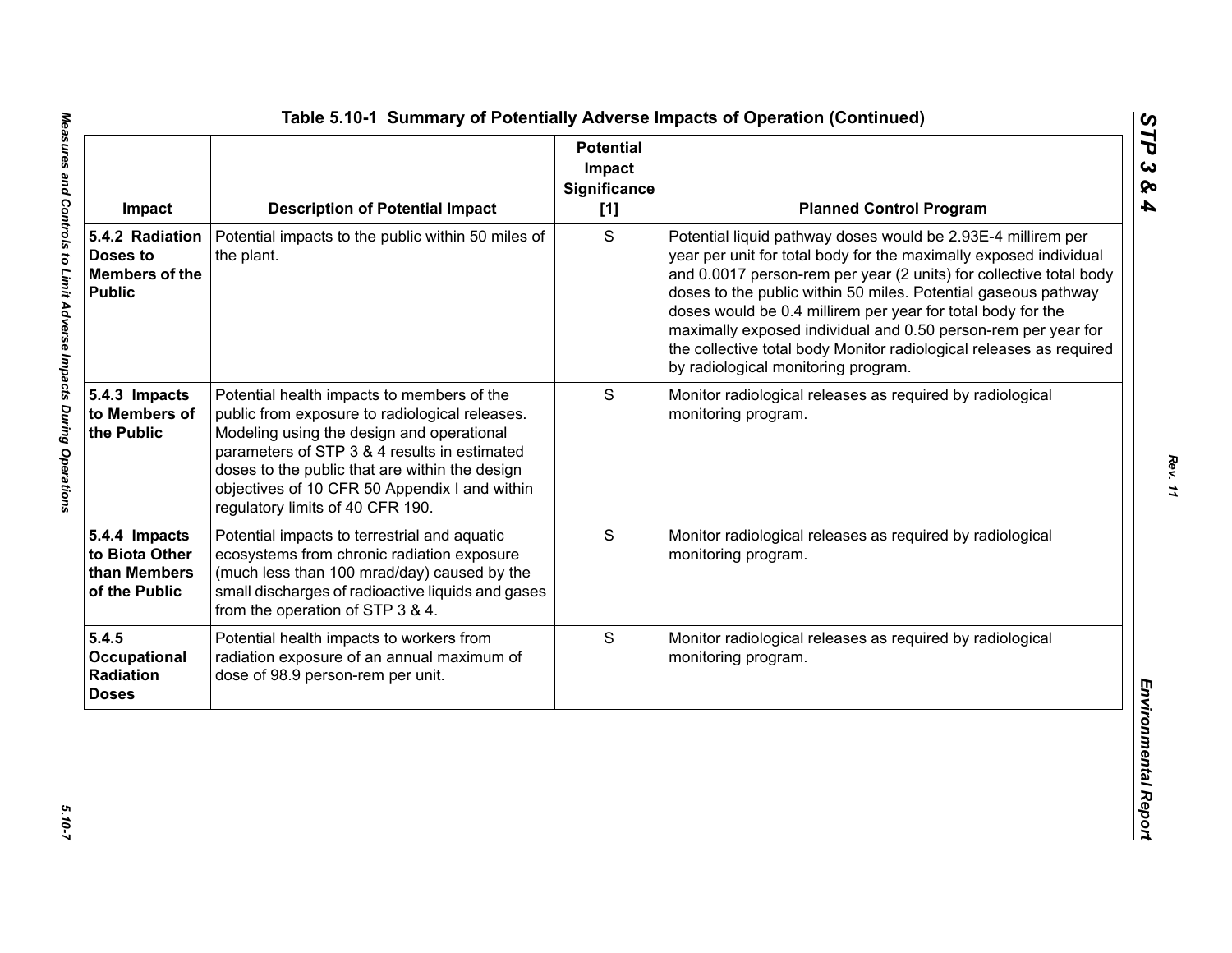| Impact                                                                    | <b>Description of Potential Impact</b>                                                                                                                                                                                                                                                                                                               | <b>Potential</b><br>Impact<br>Significance<br>[1] | <b>Planned Control Program</b>                                                                                                                |
|---------------------------------------------------------------------------|------------------------------------------------------------------------------------------------------------------------------------------------------------------------------------------------------------------------------------------------------------------------------------------------------------------------------------------------------|---------------------------------------------------|-----------------------------------------------------------------------------------------------------------------------------------------------|
|                                                                           | 5.5 Environmental Impact of Waste                                                                                                                                                                                                                                                                                                                    |                                                   |                                                                                                                                               |
| 5.5.1 Non-<br><b>Radioactive</b><br><b>Waste System</b><br><b>Impacts</b> | Potential impacts to water quality of Colorado<br>River from increase in discharges from the MCR.<br>The reservoir would be receiving an increased<br>volume of wastewater, increased amount of<br>chemicals in its receipt of water and wastewater<br>from STP 3 & 4 systems, and treated wastewater<br>from a new sanitary waste treatment system. | S                                                 | Obtain TPDES permit and comply with its discharge limits and<br>monitoring requirements.                                                      |
|                                                                           | Potential impacts to water quality of surface<br>water due to increased volume of storm water<br>resulting from new impervious surfaces. [2]                                                                                                                                                                                                         | S                                                 | Conduct storm water monitoring as required by storm water<br>permit.<br>Revise the SWPPP to avoid/minimize releases of contaminated<br>water. |
|                                                                           | Potential impacts to air quality from emissions of<br>auxiliary systems operated on an intermittent<br>basis. [2]                                                                                                                                                                                                                                    | S                                                 | Comply with the state of Texas permit limits and regulations for<br>operating air emission sources.                                           |
|                                                                           | Operation of new units would result in an<br>increase in the total volume of solid waste<br>generated at the STP site. Potential impacts to<br>environment offsite due to disposal of solid<br>waste generated as a result of the operation of<br>STP 3 & 4. [2]                                                                                     | S                                                 | Implement existing no radioactive solid waste reuse and recycling<br>policies.                                                                |
| 5.5.2 Mixed<br><b>Waste Impacts</b>                                       | Potential impacts to environment offsite due to<br>disposal of up to 5 cubic meters of mixed waste<br>that could be generated as a result of the<br>operation of STP 3 & 4.                                                                                                                                                                          | S                                                 | Update existing STP waste minimization plan for operation of<br>STP 3 & 4.                                                                    |
|                                                                           | Potential health impacts to workers due to<br>potential exposure to chemicals during handling<br>and storage of mixed wastes.                                                                                                                                                                                                                        | S                                                 | Implement materials handling and safety procedures.                                                                                           |

 $5.10 - 8$ *5.10-8 Measures and Controls to Limit Adverse Impacts During Operations* 

Measures and Controls to Limit Adverse Impacts During Operations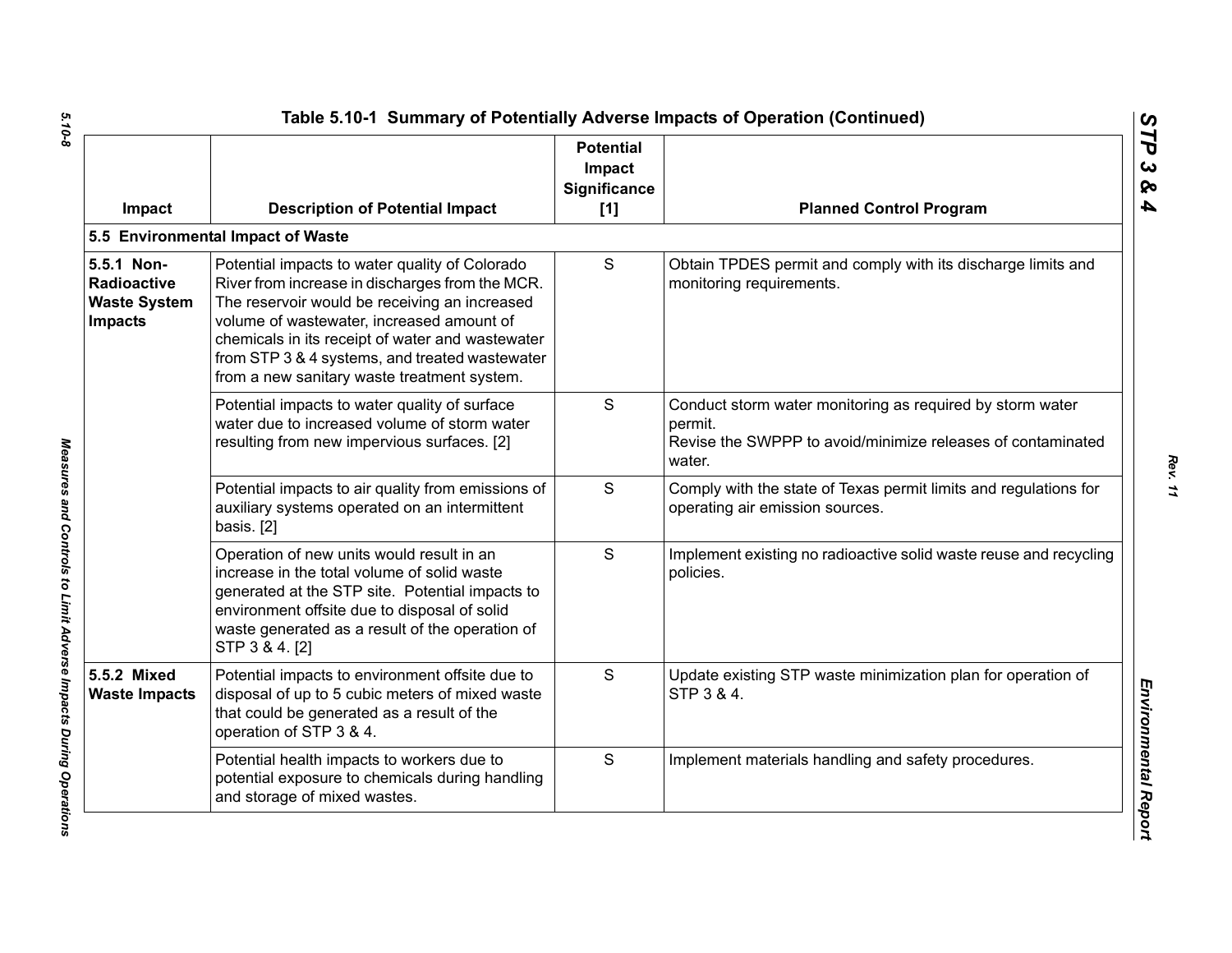| Impact                                           | <b>Description of Potential Impact</b>                                                                                                                                                                              | <b>Potential</b><br>Impact<br><b>Significance</b><br>[1] | <b>Planned Control Program</b>                                                                                                                                                                                                                                                                                                                                                                                                                                                                                                                                                                                                                                                                                 |
|--------------------------------------------------|---------------------------------------------------------------------------------------------------------------------------------------------------------------------------------------------------------------------|----------------------------------------------------------|----------------------------------------------------------------------------------------------------------------------------------------------------------------------------------------------------------------------------------------------------------------------------------------------------------------------------------------------------------------------------------------------------------------------------------------------------------------------------------------------------------------------------------------------------------------------------------------------------------------------------------------------------------------------------------------------------------------|
|                                                  | Potential health impacts to offsite workers and<br>emergency response personnel due to exposure<br>to chemical and radiological hazards during<br>accidental releases and cleanup activities.                       | S                                                        | Revise Integrated Spill Contingency Plan as necessary to<br>address handling and transport of mixed waste generated at STP<br>384.                                                                                                                                                                                                                                                                                                                                                                                                                                                                                                                                                                             |
|                                                  | 5.6 Transmission System Impacts                                                                                                                                                                                     |                                                          |                                                                                                                                                                                                                                                                                                                                                                                                                                                                                                                                                                                                                                                                                                                |
| 5.6.1<br><b>Terrestrial</b><br><b>Ecosystems</b> | Potential impacts to vegetation and habitat within<br>the transmission line rights of way from routine<br>maintenance of woody vegetative growth by<br>manual and mechanical methods and<br>herbicides.             | $\mathsf S$                                              | There will be no increase in transmission line maintenance due to<br>the addition of STP 3 & 4. Mitigation is not required for current<br>maintenance activities associated with STP 1 & 2; therefore,<br>mitigation is not anticipated with the addition of STP 3 & 4 (Note:<br>maintenance is performed the transmission system owners).                                                                                                                                                                                                                                                                                                                                                                     |
| 5.6.2 Aquatic<br><b>Ecosystems</b>               | Potential water quality impacts and subsequent<br>impacts to populations of important aquatic<br>species from maintenance activities in<br>transmission corridors that lie at or near water<br>bodies and wetlands. | S                                                        | There will be no increase in transmission line maintenance due to<br>the addition of STP 3 & 4. The use of chemicals (chiefly<br>herbicides) in right-of-way vegetation management is also a<br>public concern, but potentially toxic effects of these chemicals are<br>mitigated by the use of EPA-registered formulations that are<br>approved for use in utility rights-of-way. All four of the<br>transmission service providers require chemical applicators to be<br>trained in the safe use of herbicides and require supervisory<br>personnel to hold Texas Department of Agriculture Commercial<br>Pesticide Applicators Licenses (Note: maintenance is performed<br>the transmission system owners). |
| 5.6.3 Impacts<br>of Members of<br>the Public     | Potential health impacts to members of the<br>public from transmission lines.                                                                                                                                       | S                                                        | Induced current from transmission lines would be less than 5<br>millamperes. No mitigation would be required.                                                                                                                                                                                                                                                                                                                                                                                                                                                                                                                                                                                                  |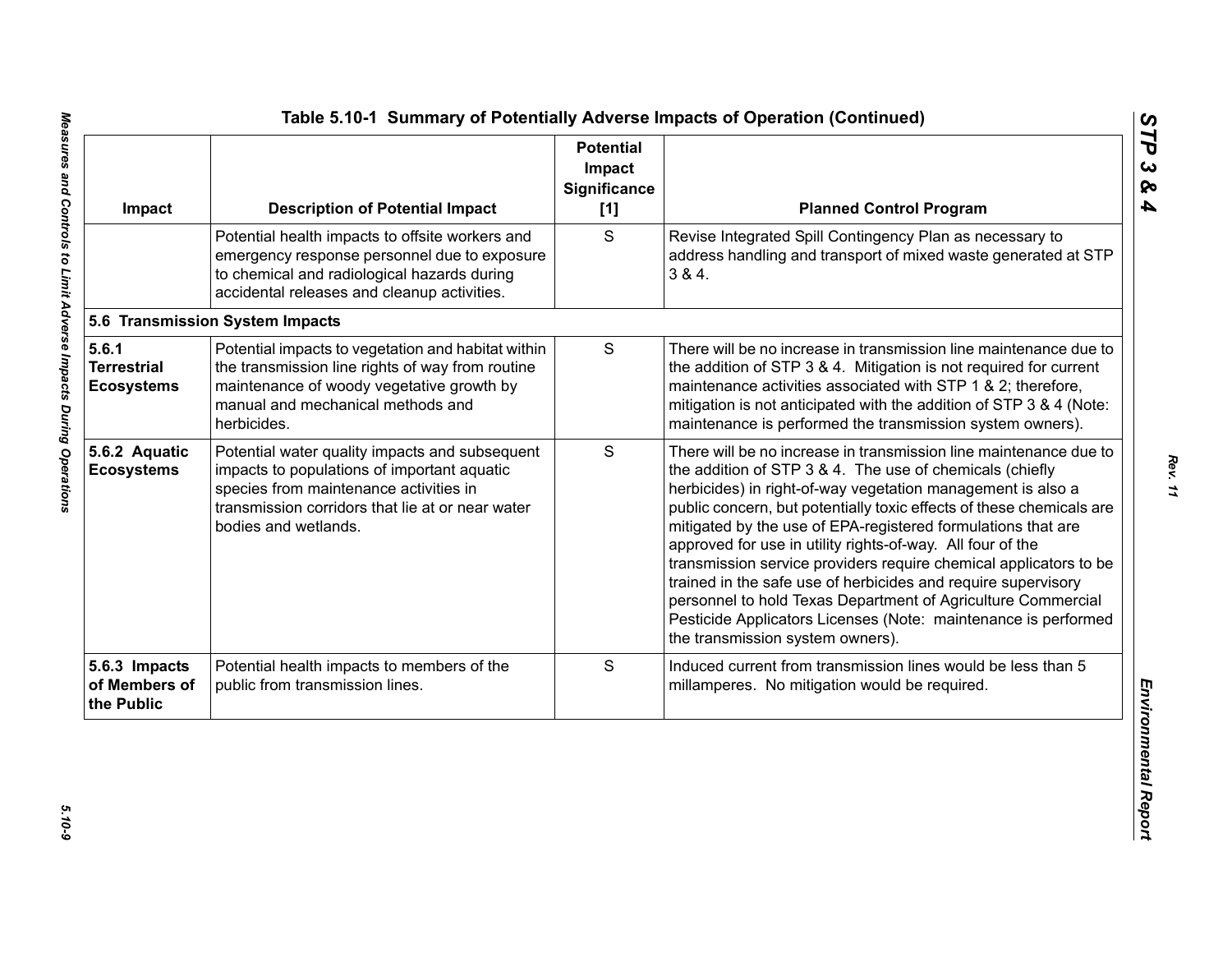| Impact                              | <b>Description of Potential Impact</b>                                                                                                                                                                                                                                                                                                                                                                                                                                                 | <b>Potential</b><br>Impact<br><b>Significance</b><br>[1] | <b>Planned Control Program</b>                                                                                                                                                                                                                                                                                           |
|-------------------------------------|----------------------------------------------------------------------------------------------------------------------------------------------------------------------------------------------------------------------------------------------------------------------------------------------------------------------------------------------------------------------------------------------------------------------------------------------------------------------------------------|----------------------------------------------------------|--------------------------------------------------------------------------------------------------------------------------------------------------------------------------------------------------------------------------------------------------------------------------------------------------------------------------|
|                                     | 5.7 Uranium Fuel Cycle Impacts                                                                                                                                                                                                                                                                                                                                                                                                                                                         |                                                          |                                                                                                                                                                                                                                                                                                                          |
|                                     | 5.7.1 Land Use   Potential impacts to land use from fuel cycle.<br>Total annual land requirements for fuel cycle<br>support would be 21 permanently committed<br>acres and 160 temporarily committed acres per<br>unit.                                                                                                                                                                                                                                                                | S                                                        | Impacts to land from the fuel cycle, in comparison with land<br>requirements for fossil fuel fired plant, are small and mitigation<br>would not be required.                                                                                                                                                             |
| 5.7.2 Water<br><b>Use</b>           | Potential impacts to water resources from fuel<br>cycle. Total annual water use for the fuel cycle<br>would be $1.82 \times 10^{10}$ gallons per unit. [2]                                                                                                                                                                                                                                                                                                                             | S                                                        | Practical mitigation for this impact does not exist.                                                                                                                                                                                                                                                                     |
| 5.7.3 Fossil<br><b>Fuel Impacts</b> | Potential impacts to fossil fuel resources from<br>fuel cycle.                                                                                                                                                                                                                                                                                                                                                                                                                         | S                                                        | Electric energy needs for fuel cycle would be less than 5% of the<br>output of one of the proposed units. Natural gas consumption for<br>fuel cycle support if used instead to generate electricity would<br>yield less than 0.4% of the energy output of one of the proposed<br>units. No mitigation would be required. |
| 5.7.4 Chemical<br><b>Effluents</b>  | Potential impacts to air and water quality from<br>fuel cycle. Gaseous effluents would be less than<br>0.052% of all 2005 US $SO_2$ emissions and less<br>than 0.012% of all 2005 US NO <sub>x</sub> emissions.<br>Liquid effluents from fuel enrichment and<br>fabrication are subject to federal, state, and/or<br>local requirements and limitations. Milling<br>chemical effluents are not released in quantities<br>sufficient to have significant impacts on the<br>environment. | S                                                        | All chemical discharges released into the environment are subject<br>to requirements and limitations set by an appropriate federal,<br>state, or local agency.                                                                                                                                                           |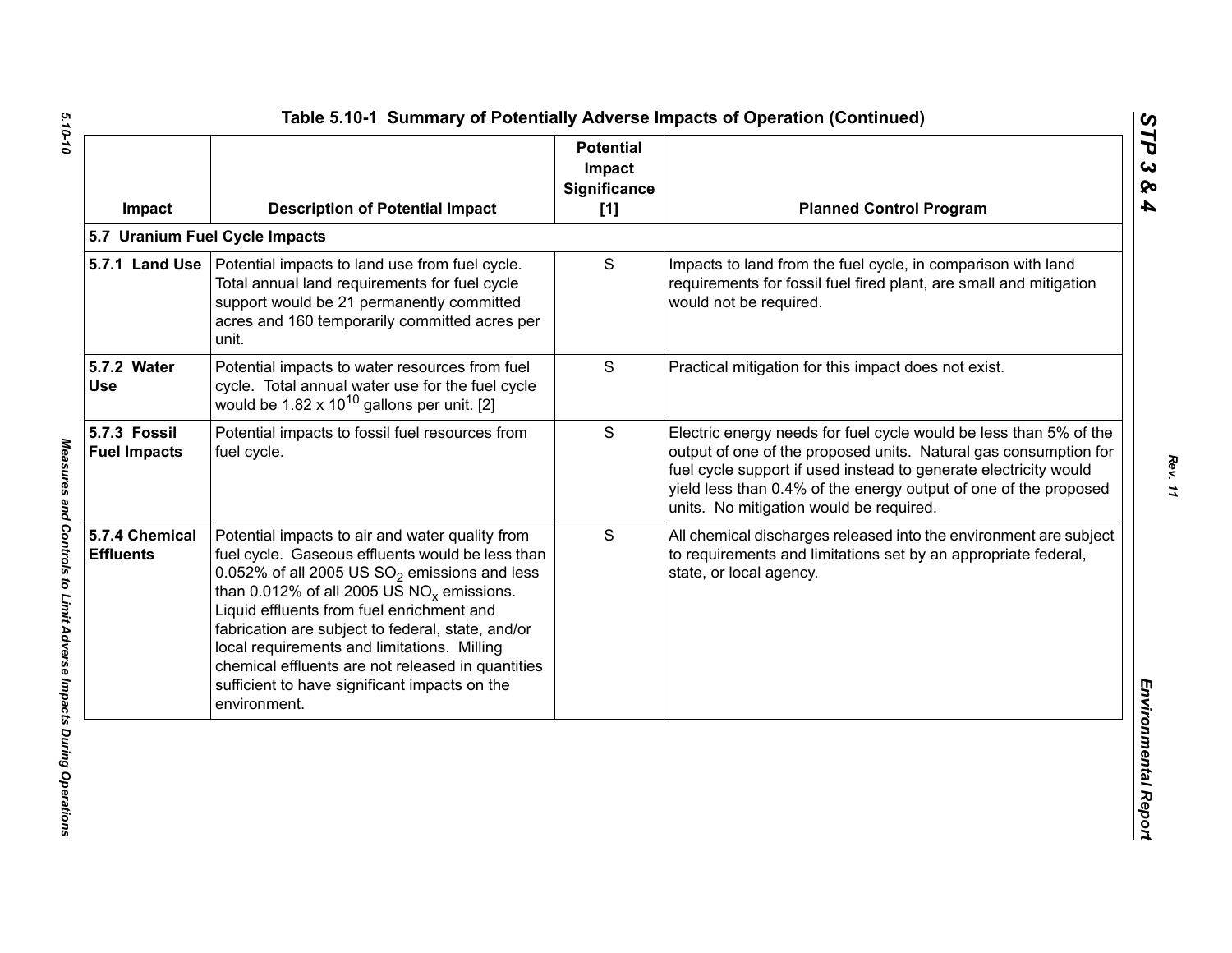| S<br>Potential health impacts to members of the<br>No mitigation would be required.<br>public from radioactive effluents from the fuel<br><b>Radioactive</b><br>cycle. The estimated whole-body population<br><b>Effluents</b><br>dose commitment to the U.S. population would<br>be approximately 2600 person-rem per year per<br>unit an estimate that correlates with 1.9 fatalities<br>per year to the U.S. population.<br>5.7.6<br>S<br>Potential environmental impacts from disposal of<br>Radioactive<br>radioactive wastes generated as a result of the<br><b>Waste</b><br>fuel cycle. No significant radioactive releases to<br>time an NRC-licensed high-level waste disposal facility is<br>the environment are expected from low-level<br>waste disposal. No releases to the environment<br>are expected from the repository disposal of<br>other uses.<br>transuranic and high-level waste.<br>S<br>Potential health impacts to fuel cycle workers<br>caused by radiation exposure. The estimated<br>limit of 10 CFR 20.<br>occupational dose (to all fuel cycle workers<br>cumulatively) is approximately 960 person-rem | Impact | <b>Description of Potential Impact</b> | <b>Potential</b><br>Impact<br><b>Significance</b><br>[1] | <b>Planned Control Program</b>                                                                                                                                                                                                                                                   |
|----------------------------------------------------------------------------------------------------------------------------------------------------------------------------------------------------------------------------------------------------------------------------------------------------------------------------------------------------------------------------------------------------------------------------------------------------------------------------------------------------------------------------------------------------------------------------------------------------------------------------------------------------------------------------------------------------------------------------------------------------------------------------------------------------------------------------------------------------------------------------------------------------------------------------------------------------------------------------------------------------------------------------------------------------------------------------------------------------------------------------------------|--------|----------------------------------------|----------------------------------------------------------|----------------------------------------------------------------------------------------------------------------------------------------------------------------------------------------------------------------------------------------------------------------------------------|
|                                                                                                                                                                                                                                                                                                                                                                                                                                                                                                                                                                                                                                                                                                                                                                                                                                                                                                                                                                                                                                                                                                                                        | 5.7.5  |                                        |                                                          |                                                                                                                                                                                                                                                                                  |
| 5.7.7<br>Occupational<br><b>Dose</b>                                                                                                                                                                                                                                                                                                                                                                                                                                                                                                                                                                                                                                                                                                                                                                                                                                                                                                                                                                                                                                                                                                   |        |                                        |                                                          | Disposal area(s) would be a permitted waste disposal facility with<br>a land use designated for such activities. Disposal area would be<br>operated under appropriate regulations and guidelines until such<br>constructed. At that time, the storage area could be restored for |
| per year per unit.                                                                                                                                                                                                                                                                                                                                                                                                                                                                                                                                                                                                                                                                                                                                                                                                                                                                                                                                                                                                                                                                                                                     |        |                                        |                                                          | The dose to any individual would be maintained within the dose                                                                                                                                                                                                                   |
|                                                                                                                                                                                                                                                                                                                                                                                                                                                                                                                                                                                                                                                                                                                                                                                                                                                                                                                                                                                                                                                                                                                                        |        |                                        |                                                          |                                                                                                                                                                                                                                                                                  |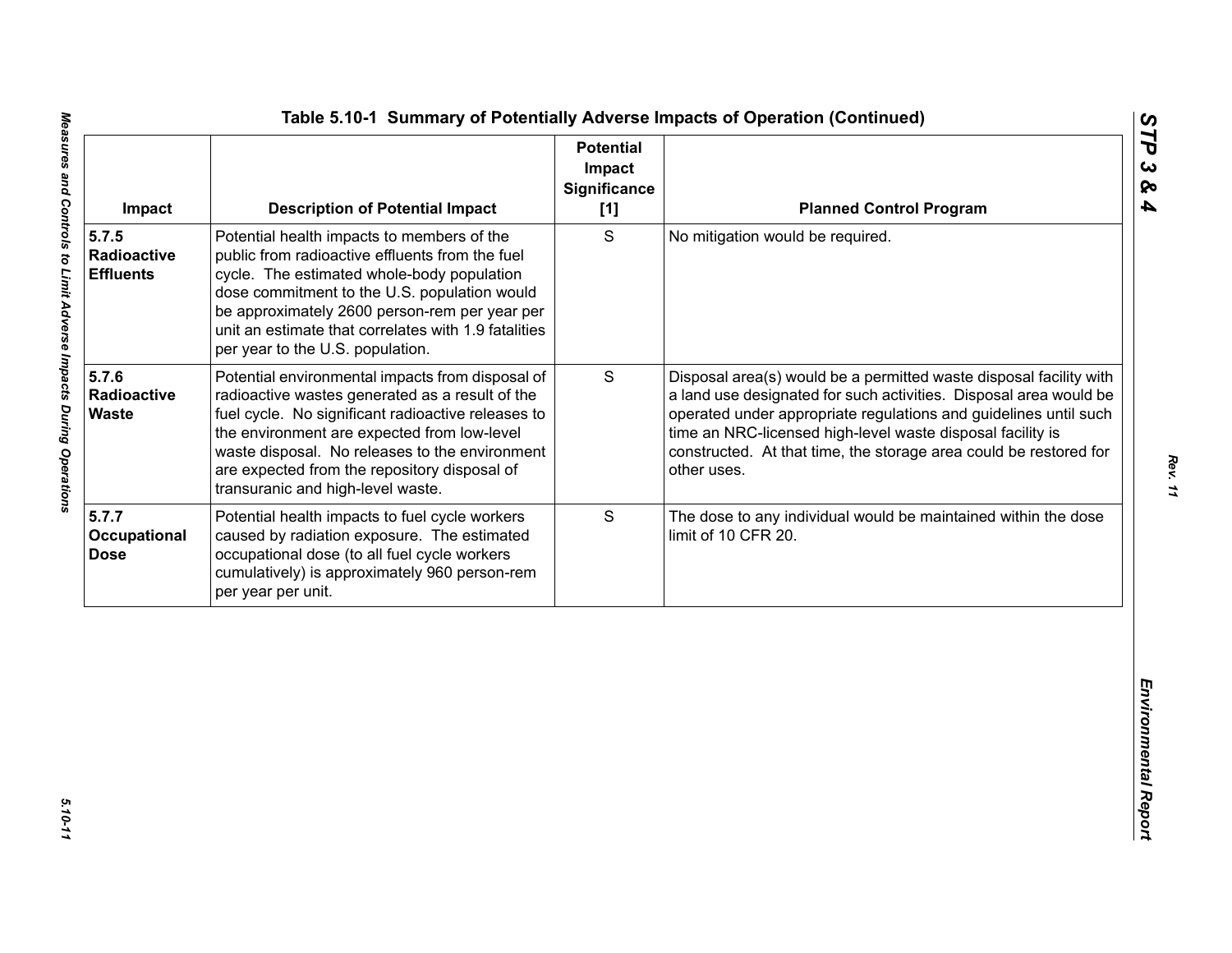| Impact                                         | <b>Description of Potential Impact</b>                                                                                                                                                                                                                                                                                                                                              | <b>Potential</b><br>Impact<br><b>Significance</b><br>[1] | <b>Planned Control Program</b>                                                                                                                                                                                                                                                                                 |
|------------------------------------------------|-------------------------------------------------------------------------------------------------------------------------------------------------------------------------------------------------------------------------------------------------------------------------------------------------------------------------------------------------------------------------------------|----------------------------------------------------------|----------------------------------------------------------------------------------------------------------------------------------------------------------------------------------------------------------------------------------------------------------------------------------------------------------------|
| 5.7.8<br><b>Transportation</b>                 | Potential health impacts to transportation<br>workers and members of the public caused by<br>radiation exposure resulting from the loading,<br>unloading, and transport of radioactive materials<br>associated with the fuel cycle. The estimated<br>dose to workers and the public from<br>transportation associated with the fuel cycle is 4<br>person-rem per year per unit. [2] | S                                                        | Limit amounts of waste handled and disposed of through source<br>reduction, recycling, treatment, to the extent practical and<br>feasible. Construct onsite storage facilities, as required, for<br>wastes and implement a waste management program in<br>compliance with applicable regulatory requirements.  |
| 5.8 Socioeconomic Impacts                      |                                                                                                                                                                                                                                                                                                                                                                                     |                                                          |                                                                                                                                                                                                                                                                                                                |
| 5.8.1 Physical<br><b>Impacts</b>               | Degradation of roads in the vicinity due to<br>increased traffic from commuting of operations<br>workers and deliveries for STP 3 & 4.                                                                                                                                                                                                                                              | $\mathbf S$                                              | Increased tax revenue from STP 3 & 4 will allow for the local<br>government to improve roads as needed.                                                                                                                                                                                                        |
|                                                | Potential impacts to air quality from limited,<br>short-term operation of auxiliary systems.                                                                                                                                                                                                                                                                                        | $\mathsf{S}$                                             | Obtain air permits and operate systems within permit limits and<br>monitor emissions as required.                                                                                                                                                                                                              |
|                                                | Visual impacts to landscape from reactor<br>buildings, cooling towers, and associated<br>plumes.                                                                                                                                                                                                                                                                                    | S                                                        | No mitigation would be required.                                                                                                                                                                                                                                                                               |
| 5.8.2 Social<br>and Economic<br><b>Impacts</b> | Potential adverse economic impact to Matagorda<br>County residents due to potential increase in<br>rental rates and housing prices due to influx of<br>operations workers. [2]                                                                                                                                                                                                      | $M-L$                                                    | Maintain communication with local and regional governmental<br>and non-government organizations in a timely manner so that<br>they are aware of number of workers coming (and the number of<br>construction workers departing) and the timing of arrivals (and<br>departures) to allow for community planning. |
|                                                | Increased demand for water by operations<br>workers would further stress water supplies<br>which are predicted by the water planning<br>organization to fall short of water demand after<br>2010. [2]                                                                                                                                                                               | $S-M$                                                    | Maintain communication with local and regional governmental<br>and non-government organizations in a timely manner so that<br>they are aware of number of workers coming (and the number of<br>construction workers departing) and the timing of arrivals (and<br>departures) to allow for community planning. |

Measures and Controls to Limit Adverse Impacts During Operations

*STP 3 & 4*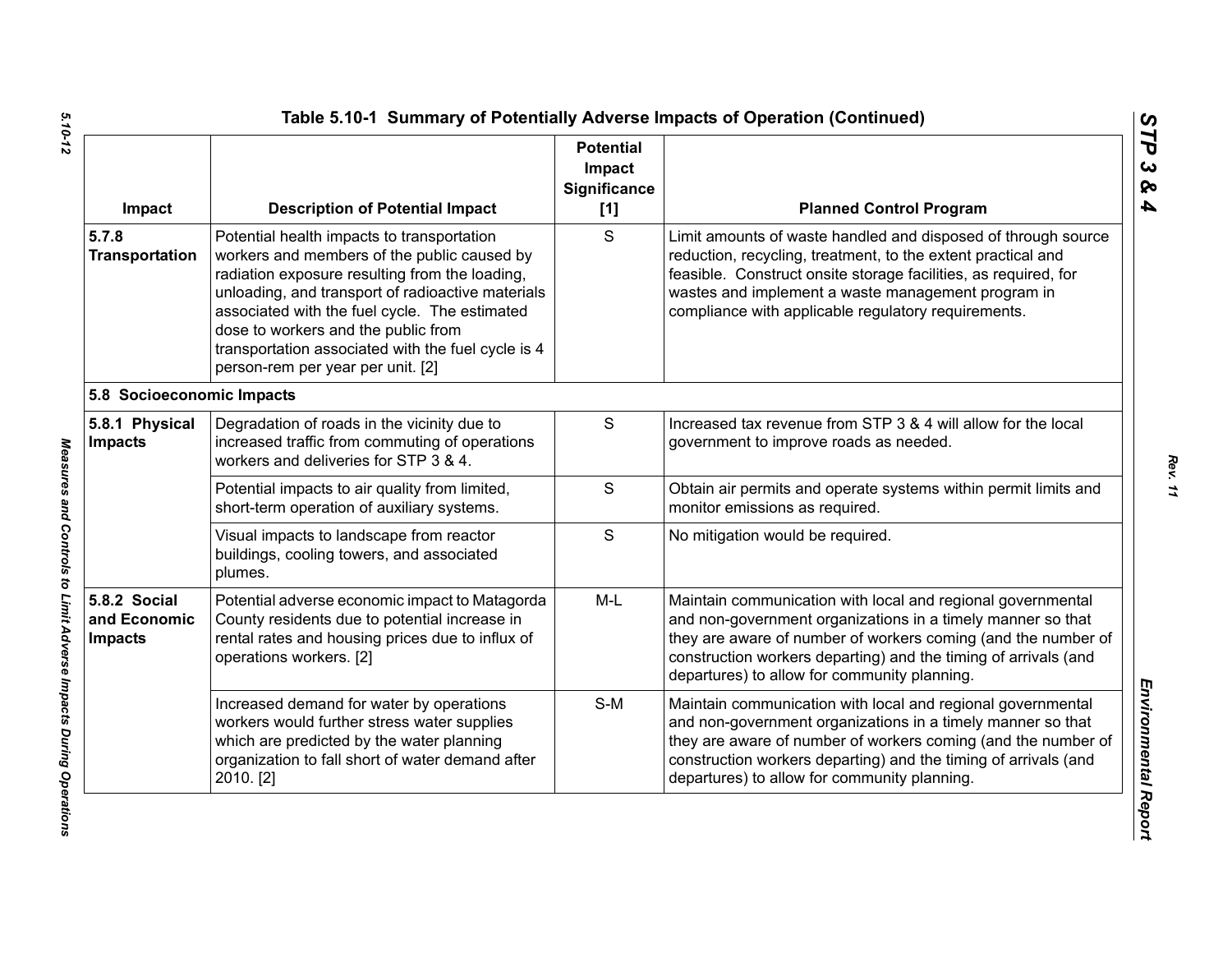| Impact                                                        | <b>Description of Potential Impact</b>                                                                                                                                                                                                          | <b>Potential</b><br>Impact<br><b>Significance</b><br>[1] | <b>Planned Control Program</b>                                                                                                                                                                                                                                                                                                                                                                                                                                                                                     |
|---------------------------------------------------------------|-------------------------------------------------------------------------------------------------------------------------------------------------------------------------------------------------------------------------------------------------|----------------------------------------------------------|--------------------------------------------------------------------------------------------------------------------------------------------------------------------------------------------------------------------------------------------------------------------------------------------------------------------------------------------------------------------------------------------------------------------------------------------------------------------------------------------------------------------|
| 5.8.2 Social<br>and Economic<br><b>Impacts</b><br>(continued) | Increased wastewater volume as a result of in-<br>migrating operations workforce would contribute<br>to an overall population-related increase in<br>wastewater volume which could exceed<br>wastewater treatment capabilities in the area. [2] | $S-M$                                                    | Maintain communication with local and regional governmental<br>and non-government organizations in a timely manner so that<br>they are aware of number of workers coming (and the number of<br>construction workers departing) and the timing of arrivals (and<br>departures) to allow for community planning.                                                                                                                                                                                                     |
|                                                               | Potential impact to police and fire department<br>services in Matagorda and Brazoria Counties<br>due to small increases in the ratio of<br>residents/residences to police and firefighters.<br>$[2]$                                            | $\mathbf S$                                              | Maintain communication with local and regional governmental<br>and non-government organizations in a timely manner so that<br>they are aware of number of workers coming (and the number of<br>construction workers departing) and the timing of arrivals (and<br>departures) to allow for community planning.                                                                                                                                                                                                     |
|                                                               | Potential impact to medical services in<br>Matagorda and Brazoria Counties due to<br>medical service needs of in-migrating operations<br>workforce.                                                                                             | S                                                        | Maintain communication with local and regional governmental<br>and non-government organizations in a timely manner so that<br>they are aware of number of workers coming (and the number of<br>construction workers departing) and the timing of arrivals (and<br>departures) to allow for community planning.<br>Increased property tax revenues as a result of the increased<br>population, and, in the case of Matagorda County, property taxes<br>on the new reactors, would fund additional medical services. |
|                                                               |                                                                                                                                                                                                                                                 |                                                          |                                                                                                                                                                                                                                                                                                                                                                                                                                                                                                                    |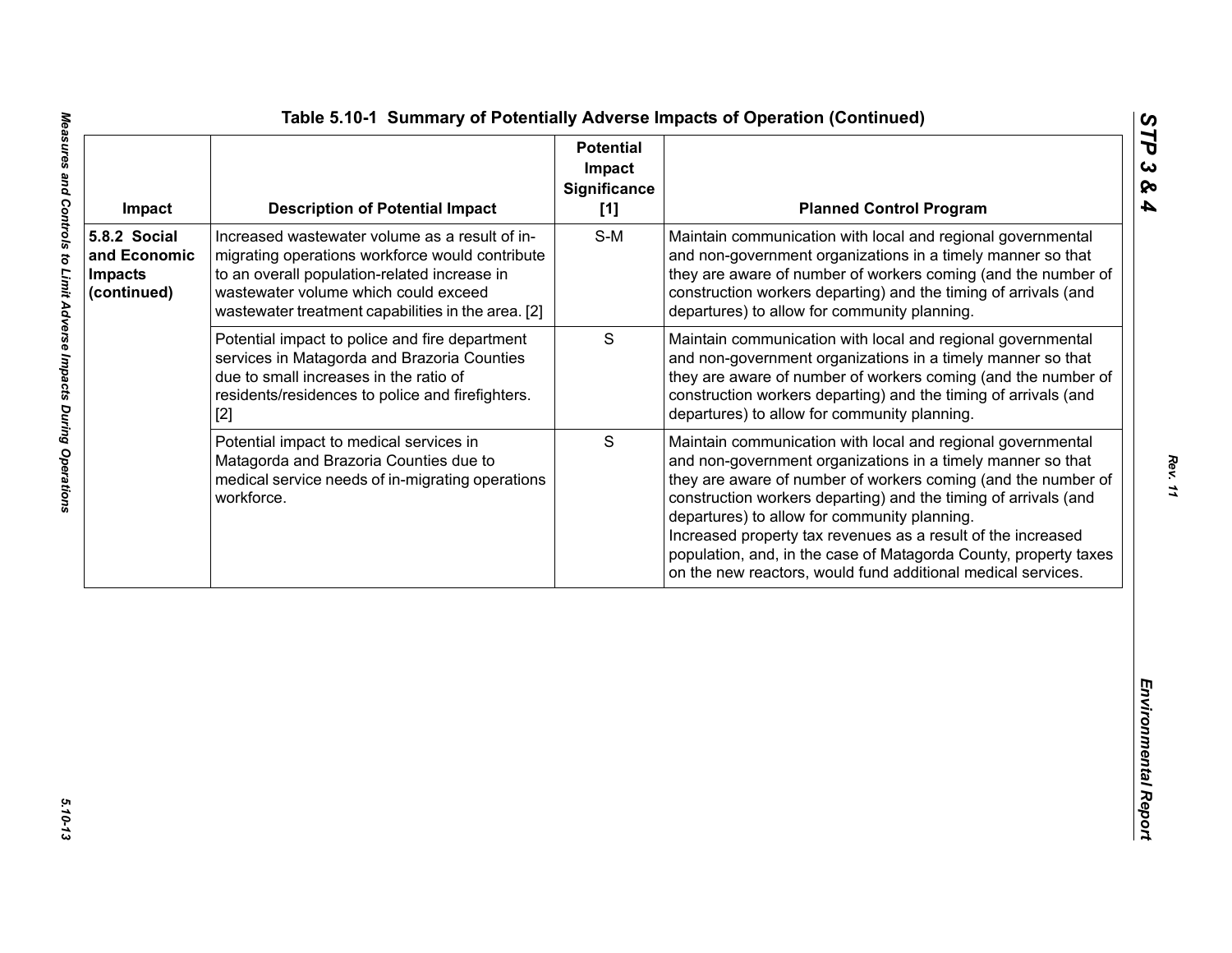| Impact                                                        | <b>Description of Potential Impact</b>                                                                                                                                                                    | <b>Potential</b><br>Impact<br>Significance<br>[1] | <b>Planned Control Program</b>                                                                                                                                                                                                                                                                                                                                                                                                                                                                                                                                        |
|---------------------------------------------------------------|-----------------------------------------------------------------------------------------------------------------------------------------------------------------------------------------------------------|---------------------------------------------------|-----------------------------------------------------------------------------------------------------------------------------------------------------------------------------------------------------------------------------------------------------------------------------------------------------------------------------------------------------------------------------------------------------------------------------------------------------------------------------------------------------------------------------------------------------------------------|
| 5.8.2 Social<br>and Economic<br><b>Impacts</b><br>(continued) | Impact to Matagorda County schools due to in-<br>migrating operations workforce increasing the<br>student population by an estimated 14 percent.<br>$[2]$                                                 | M-L                                               | Maintain communication with local and regional governmental<br>and non-government organizations in a timely manner so that<br>they are aware of number of workers coming (and the number of<br>construction workers departing) and the timing of arrivals (and<br>departures) to allow for community planning.<br>Increased property tax revenues as a result of the increased<br>population, and, in the case of Matagorda County, property taxes<br>on the new reactors, would fund additional teachers and facilities<br>for Palacios Independent School District. |
|                                                               | Traffic congestion due to operations and outage<br>workforces commuting. Hourly vehicle capacity<br>would be exceeded during shift changes with<br>only the operations workforce commuting to<br>STP. [2] | $M-L$                                             | Stagger outage schedules so only one unit will be down at a time.<br>Stagger arrival and departure times.                                                                                                                                                                                                                                                                                                                                                                                                                                                             |
| 5.8.3<br>Environmental<br><b>Justice Impacts</b>              | Low-income rental housing rates could increase<br>due to increased demand for housing, potentially<br>displacing low-income renters in Matagorda<br>County during the construction phase. [2]             | S                                                 | Analysis of housing availability in Matagorda County determined<br>that the probability of this being an issue is low. Because of this,<br>control efforts would not be necessary.                                                                                                                                                                                                                                                                                                                                                                                    |
| 5.9 Decommissioning                                           |                                                                                                                                                                                                           |                                                   |                                                                                                                                                                                                                                                                                                                                                                                                                                                                                                                                                                       |
| 5.9 Decom-<br>missioning                                      | Potential impact to worker health due to<br>occupational exposures.                                                                                                                                       | S                                                 | Continue applicable mitigation measures employed during the<br>operations period for decommissioning activities.                                                                                                                                                                                                                                                                                                                                                                                                                                                      |
|                                                               | Potential health impact to transportation worker<br>and members of the public due to exposure to<br>radiological materials during loading, unloading,<br>and transport.                                   | S                                                 | Continue applicable mitigation measures employed during the<br>operations period for transportation of waste and materials to<br>disposal sites.                                                                                                                                                                                                                                                                                                                                                                                                                      |

5.10-14 *5.10-14 Measures and Controls to Limit Adverse Impacts During Operations* 

Measures and Controls to Limit Adverse Impacts During Operations

*STP 3 & 4*